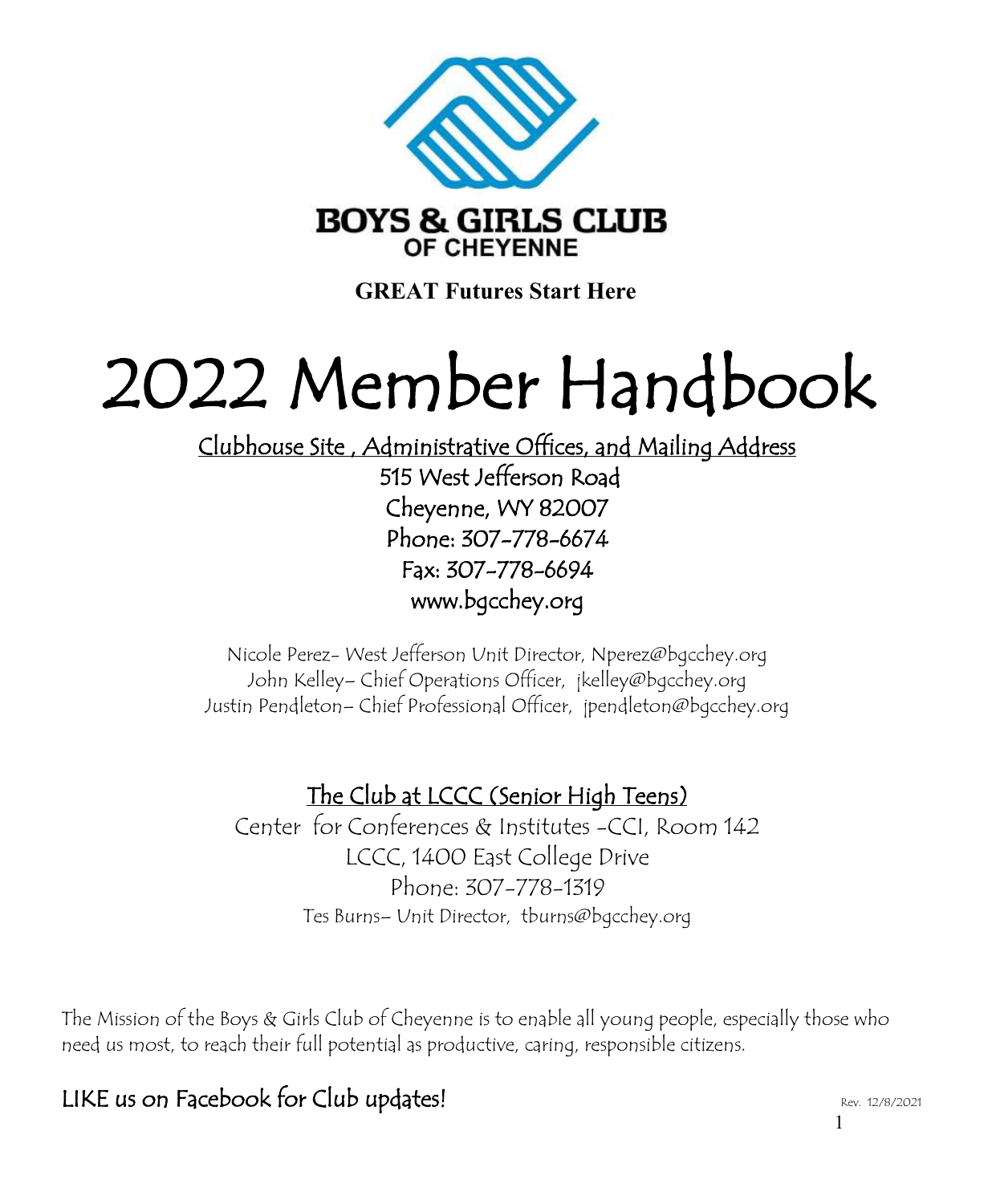We welcome you to the Boys & Girls Club of Cheyenne. This handbook is designed to inform members and parents/guardians of the policies and procedures of the Boys & Girls Club of Cheyenne. It contains expectations by which the Club operates and information that will make a member's experience more enjoyable. Each member and parent should review this handbook as a condition of membership.

The Club is a non-profit youth service organization that seeks to help children from all backgrounds develop the qualities needed to become responsible citizens and leaders. The purpose of the Club is to promote academic success and healthy lifestyles while developing character and citizenship. The Club's impact is measured by providing a safe positive environment that includes fun, supportive relationships, opportunities, expectations and recognition for members. The Club website, www.bgcchey.org, has a wealth of information to assist you.

Open communication is encouraged. The staff is happy to provide services to your family. The Unit Director will be happy to help parents/guardians with any questions, concerns or suggestions. We realize that a parent needs to feel their child is receiving quality programs in a safe environment and has the right to inquire about and observe the facility when escorted. Video cameras may be in use.

## **2022 Club Closures—All sites unless noted**

The Club is closed the following days:

- New Year's (December 31st, 2022)
- Martin Luther King Day (January 17, 2022)
- Chili Challenge (January 28, 2022 Close at 6pm)
- President's Day (February 21, 2022)
- Summer Preparation (May 23-June 3, 2022)
- Memorial Day (May 30, 2022)
- Independence Day Observed (July 4, 2022)
- Cheyenne Day (July 27, 2022)
- Post Summer (August 15-19, 2022)
- Labor Day (September 5, 2022)
- Dancing with the Stars (October 14, 2022 Close at 6pm)
- Thanksgiving & Day After (November 24-25, 2022)
- Christmas (December 23-26, 2022)
- New Years Day (January 2, 2022)

In the event of inclement weather, the Club will close and notify local media and update our Facebook page. In the event that LCSD1 closes for weather, we will also be closed.

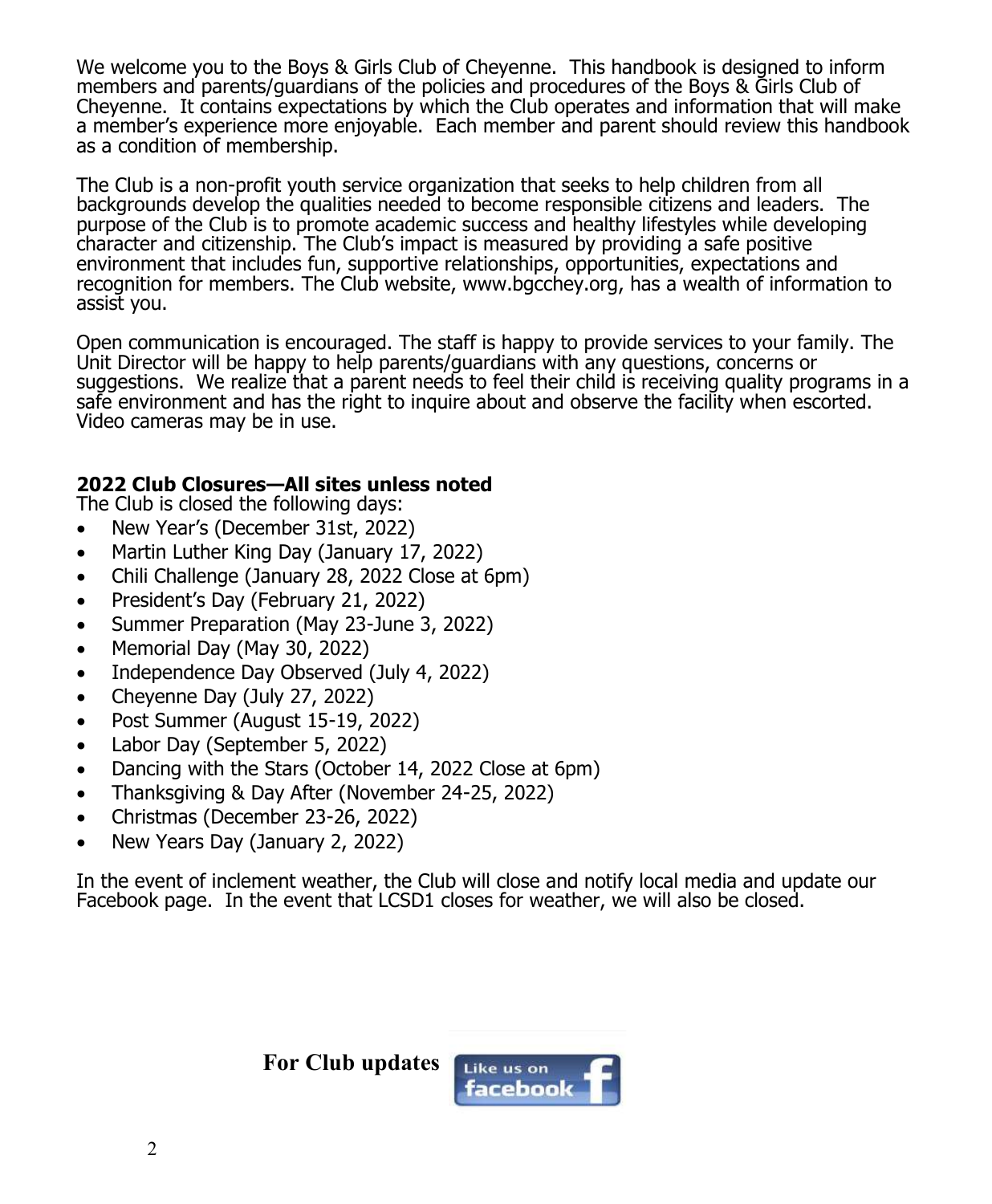## **Membership**

Membership is open to youth between the ages of 6 and 18. A Request for Membership form must be completed, paperwork signed by a parent/guardian, and fees paid each year (January 1 -December 31). Orientation is required for parents/guardians and members. **All fees are to be paid at the West Jefferson site.** The membership fee is \$10 per year. Early Release and No School Days are \$5 per day. The Summer Program fee is payable in advance. See back cover for detailed payment options. A \$20 returned check fee will be charged for any returned checks. Fees are non-refundable.

Late fees will be charged for members at a rate of a \$1 a minute for members who are left after closing time for the first time. Additional charges may apply if the parent/guardian is late more than one time per year. The Boys & Girls Club reserves the right to contact appropriate authorities, including Cheyenne Police Department or Department of Family Services, when members are not picked-up by a reasonable time AND after all emergency contact alternatives have been exhausted. It is the parent/guardian's responsibility to update contact information with the Club.

LCSD1 Jr. ,Sr. High, and Elementary students are transported by the Boys & Girls Club or LCSD1 during the school year for the nominal fee of \$20 per month. Fees are subject to change. Transportation is provided after school based upon LCSD1 calendar including early release days. A limited number of seats are available, so payment is due the 1st of the month prior to service. Transportation fees are eligible for DFS assistance. A signed Transportation Form for youth riding the Club buses must be on file for each school year.

Limited financial assistance or scholarships may be available for members meeting guidelines of DFS Child Care Assistance or TANF.

## **Club Hours**

Members may not be dropped off before opening times and must be picked up by closing time. Club is open Monday through Friday. **After School Program**: 2:00pm-7:00pm

**Early Release Days:** 11:00am-6:00pm, includes early release for elementary or secondary (Jr/Sr. High) **2022**: March 25, April 12, September 2, October 26(Elementary only), October 27 (Secondary only).

**Non-school Days**: 7:30am-6:00pm, **2022:** January 14(secondary only) February 18, February 21, March 11, March 28-April 1, May 27, May 30, April 13, September 5, October 10, October 27 (Elementary only), October 28, November 11, November 23-25, Dec19-Jan2





**LARAMIE COUNTY COMMUNITY COLLEGE** Chevenne | Laramie | Online



**United Way** of Laramie County

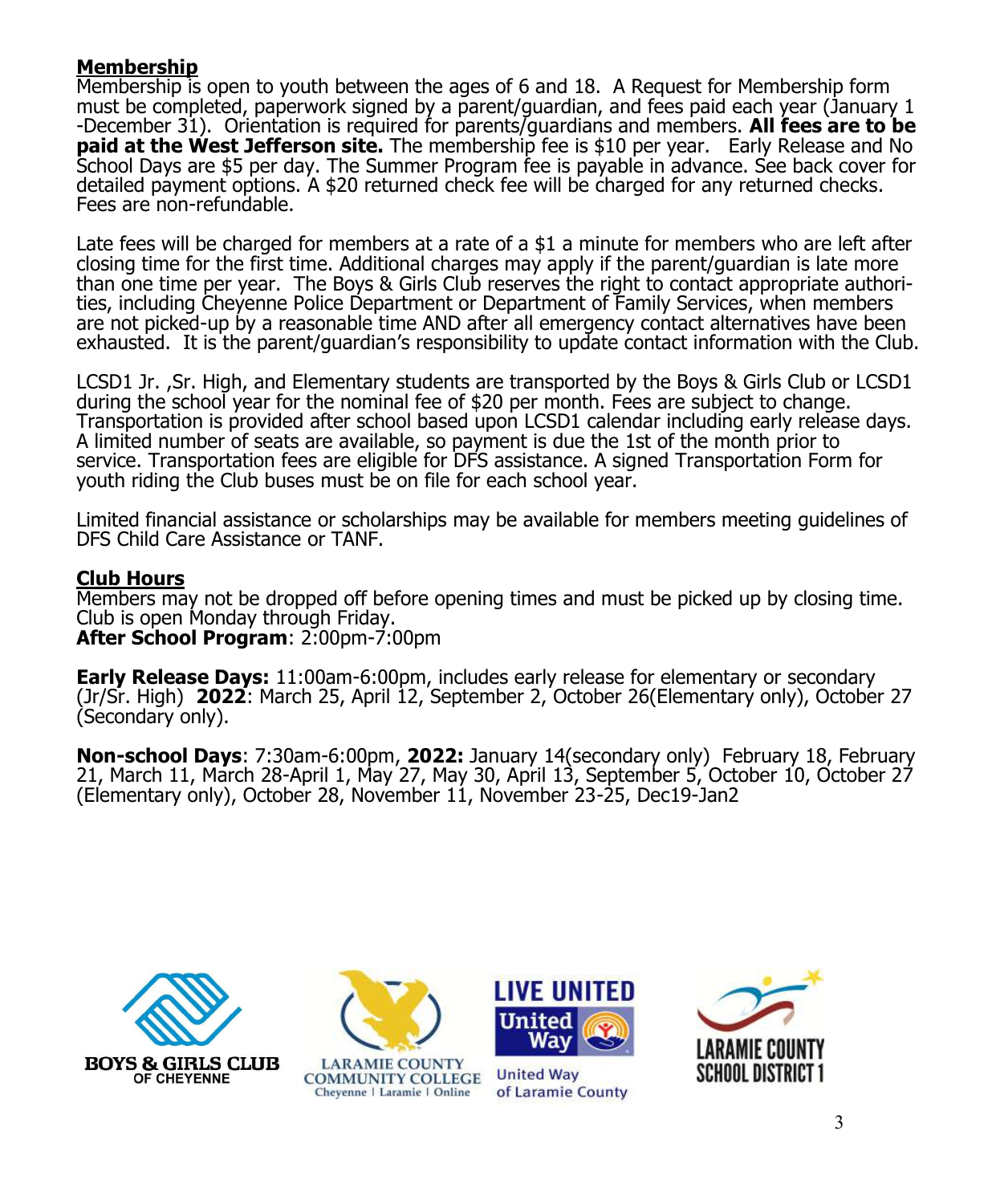# **Core Program Areas**

# **Character and Citizenship**

**Torch Club & Keystone Club:** Small-group leadership development program for youth ages 11 to 13 and 14 to 18.

**Youth of the Year**: The premier opportunity for 14-18 year olds to compete at a local, state, regional and national level based on essays and a speech. A junior program is available for youth ages 11-13.

# **Academic Success**

**Power Hour:** Homework help and tutoring is available to any member needing assistance. **Project Learn:** Project Learn reinforces and enhances the skills and knowledge young people learn at school through "high-yield" learning activities.

**STEM:** Members are provided the opportunity to explore the world of science, technology, engineering and math.

**Art:** Individual improvement of technique and creativity focused on traditional art programs, culinary arts, photography, literary arts, and performing arts. Members will get a change to submit their artwork into the annual Art Show.

# **Healthy Lifestyles**

**SMART Moves:** The SMART Moves (Skills Mastery And Resistance Training) prevention program strengthens decision-making and critical-thinking skills through activities, while encouraging healthy behaviors.

**SMART Girls:** An outgrowth of the SMART Moves program, SMART Girls is a health, fitness, prevention/education and self-esteem enhancement program for girls ages 8 and up.

**Passport to Manhood:** Passport to Manhood promotes and teaches responsibility while reinforcing positive behavior in male Club members ages 8 and up.

**Triple Play:** A health and wellness program with three components: 1) Healthy Habits educates members about good nutrition 2) Daily Challenges engage participants in fun fitness games and tournaments 3) Social Recreation helps members build skills in cooperation, sportsmanship, and character while enjoying games together.

Mentoring is available for members and is incorporated within the Club's ongoing programs and takes place within the Club. If interested, please contact Jennifer or Justin.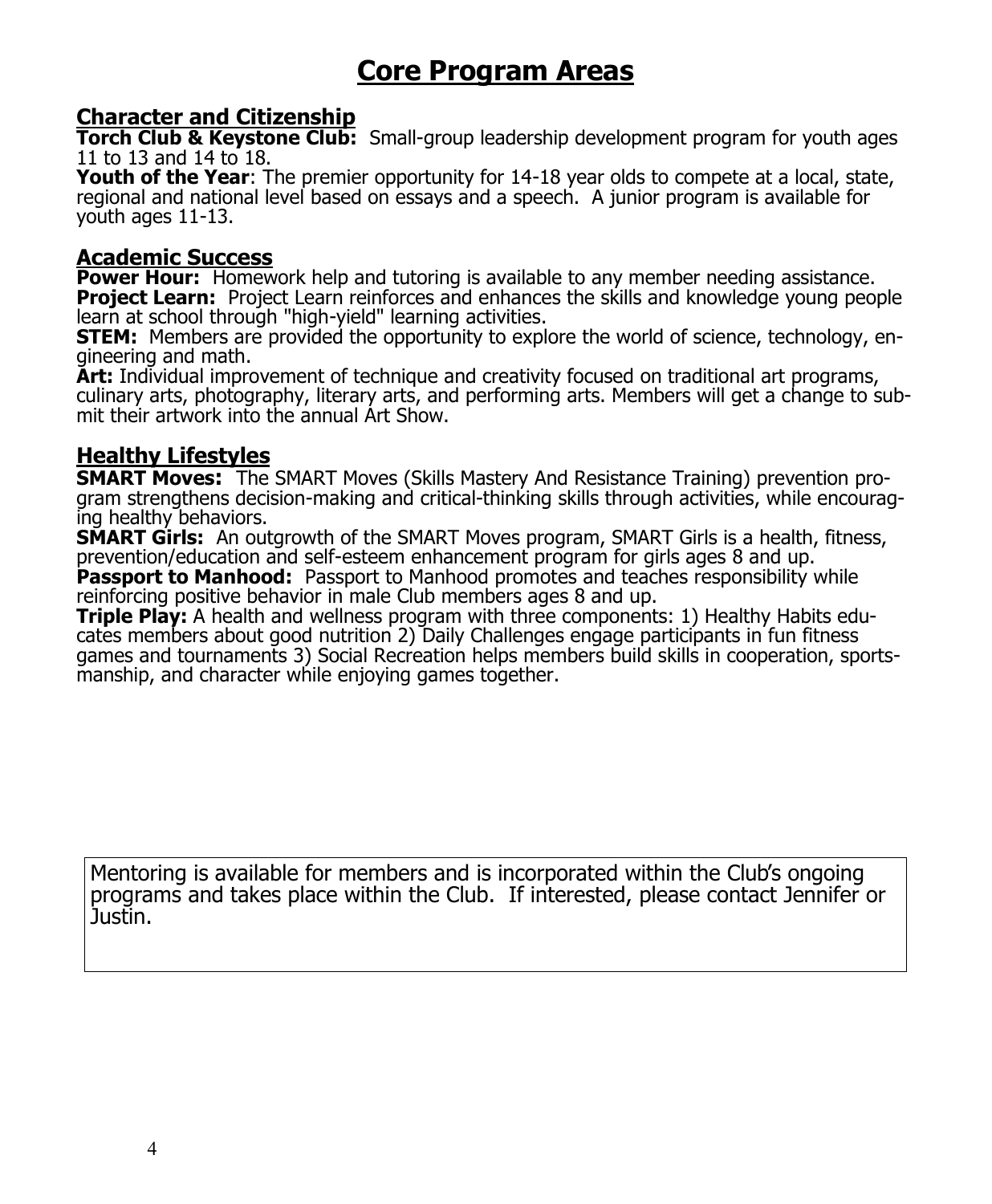# **Operational Information**

# **Accidents**

The Boys & Girls Club staff works hard to create a safe and secure environment. The completed membership application authorizes the Club staff to obtain medical treatment for a member, if necessary. If a serious injury occurs, the staff calls 911 and then contacts the Parents/guardians or emergency contact. If the parent/guardian cannot be reached, treatment will be provided as determined by medical personnel. It is the parents/guardians' responsibility to contact the Club if you have any changes in work or home phone numbers, alternate contact people, or other emergency numbers. Minor injuries, such as cuts and scrapes, will be treated on site.

# **Attendance Policy**

Consistent and active member participation in programs is strongly encouraged. The best member outcomes result when members attend more often and commitments are completed. Due to limited space, preference may be given to regular attendees.

## **Communicable Diseases**

Boys & Girls Club policy mandates that members with contagious illnesses not be admitted to the Club. This includes but is not limited to any evidence of lice, vomiting, diarrhea, flu, chicken pox and any other illness that causes fever. Parents/guardians will be contacted to pickup members if they have a fever (of 99° or higher) or are not feeling well. Members who have or have had a fever within the last 24 hours are not permitted to come to the Club. If a member has spent the previous day or night vomiting, please do not bring them to the Club. When a member is absent from school, they are not able to attend Club that day. Additionally, members who have received bed bug bites must have a doctor's note stating that they have no new bedbug bites before they can return to the Club. An additional form is required to be signed regarding Covid-19.

#### **Dress Code**

Members should dress comfortably and wear clothes that allow them to participate in typical Boys & Girls Club activities and programs.

**Footwear: Closed toe shoes must be worn at all times**. Flip-flops, sandals, cleats, and any shoes with wheels in them are not to be worn except when allowed for special events. The reason for this is the safety of children in the program. Tennis shoes must be worn during activities in the gym. The best advice is to wear tennis/walking shoes every day.

**Clothing:** Appropriate clothing must be worn at the Club. Members wearing clothes that are too short, too tight or too revealing in any way or clothes with questionable or distasteful advertising will be asked to change immediately. Hats and head gear are not allowed inside the Club. If the member does not have a change of clothes and the Club does not have temporary clothes for them to wear, then a Club staff will contact the parent/guardian to bring different clothes. Members need to have suitable cold weather gear if they plan on participating in outdoor activities. This judgment will be left solely to the discretion of the Club staff.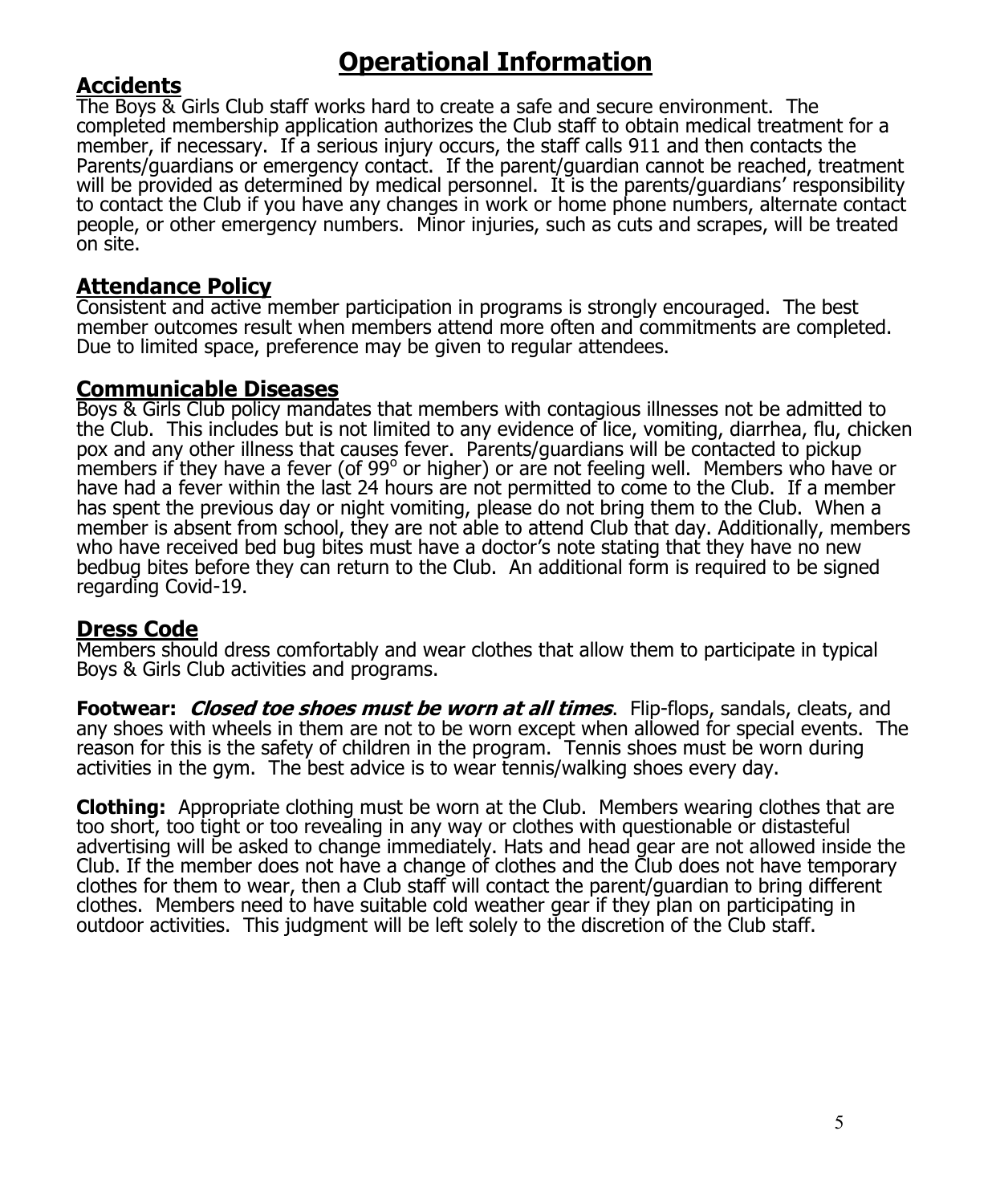# **Field Trips**

The Club provides a variety of opportunities for members to participate in activities that support our core beliefs and programs. **Your child may not be able to participate in every field trip.** Each out of town excursion requires a signed permission slip, any fees, necessary personal items (i.e., sunscreen, appropriate clothing and shoes, water bottle), and for the member to wear a Boys & Girls Club shirt before departing. Members must sign in at the Club prior to departing for the field trip and may not be dropped off at the field trip location. Most sign-ups are taken on a first-come, first-served basis with an evaluation of proper behavior prior to the field trip. Some field trips have space limitations reserved for certain ages and reserved for those participating in certain programs. Members and parents are reminded that all rules extend to field trips. Members who fail to follow Club expectations will prompt an immediate call to a parent or guardian to remove that member from the field trip at their own cost. A parent or guardian must be available by telephone at all times during any Club field trip. Members may not be picked up at a field trip location for any reason other than behavior or illness.

# **Food**

The Club understands and appreciates the need for a healthy diet among all of our members. It is our goal to encourage healthy eating habits that promote the well being of our members. A designated area is provided for meals and snack time. Unless provided by the school, meals are typically served on the following schedule: breakfast is served at 8:30 am, lunch is served at noon and snack begins to be served at 3:30pm (West Jefferson Only) with Dinner at 5pm (LCCC only). Every effort is made to provide a water fountain, but a water bottle (with the member's name on it) is encouraged during warmer times of the year. **Food shall not be brought to the Club by members unless required by strict dietary requirements as prescribed by a physician.** Additional fees to cover food costs for field trips and specialized classes may apply.

# **Medications**

Boys & Girls Club of Cheyenne does not administer medication. Members may self-apply sunscreen and bug spray.

If a member is required to take medication, the medication should be administered at home. If medication is required during Club hours, a parent or guardian of the member may: **1)** bring the medication in the original container with the member's name on it to Club for the member to administer to himself or herself;

**2)** may accompany or join the member at the program in order to administer the medication. A background check may be required prior to the program. Background checks usually take 10 days to complete.

- All medications including but not limited to: inhalers, epi pens, insulin, Tylenol, and seasonal medications must be disclosed to staff.
- All medications must be checked in upon arrival and checked out upon leaving. No medications can be stored on a member's person.
- Diabetic supplies and medications will be handled on a case-by-case basis, with a doctor's note.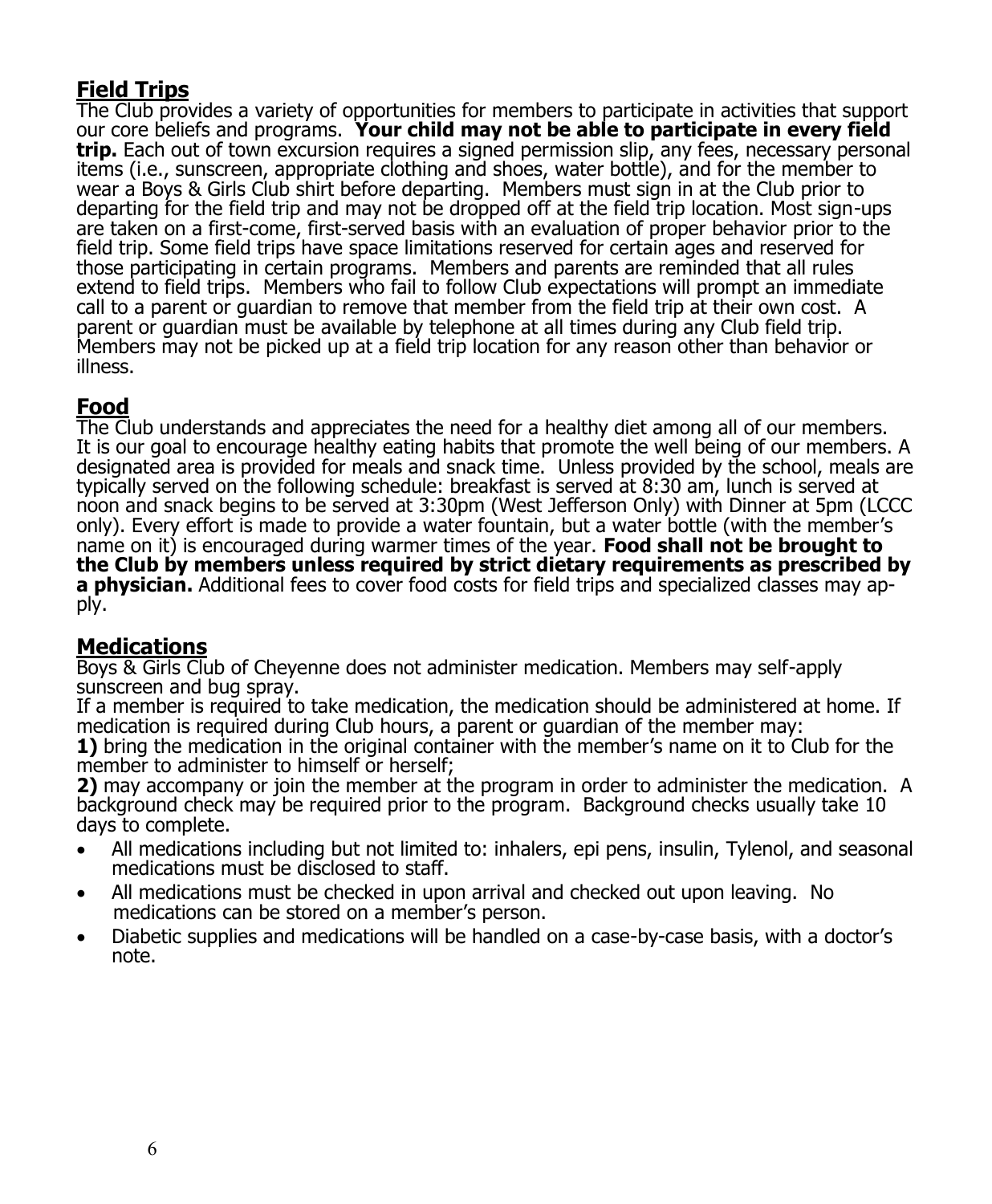# **Membership ID Cards**

One membership card may be provided to each member annually. Membership in the club is a privilege, not a right. If a club card is lost, a replacement fee of \$2.00 will be charged.

# **Open Door Policy**

The Boys & Girls Club of Cheyenne has an Open Door Policy. This policy allows members to come and go during the Club's operating hours. It is the responsibility of the child and parent/ guardian to determine, understand and enforce whatever arrival and departure methods they see fit. The parent/guardian who registers the child will determine those who are authorized for pickup. Youth are not allowed on the Club's grounds during operating hours unless they are signed in and participating in Club activities. Members should not be dropped off prior to the opening of the Club, as the Club cannot be held responsible for the supervision of such youth.

It is important to remember that the Boys & Girls Club is not a daycare and is not governed by DFS as a childcare facility.

# **Personal Belongings**

All personal belongings brought into the Club by a member are the responsibility of that member. Use of cell phones, electronic devices, game devices, iPods, etc. is prohibited on Club property and while the member is checked in. The Boys & Girls Club is NOT responsible for lost, damaged, or stolen items. Members should not bring anything to the Club that is not completely necessary. All items that are brought to the Club should be clearly marked with the member's name. Items that are not retrieved from lost-and-found will be donated to charity.

## **Phones**

All phones in the Club are for emergencies and for staff use only. Member cell phone use is prohibited while the member is checked in. Cell phones must be kept in the member's backpack. If a member is caught using their cell phone, Club staff will take the member's cell phone and the cell phone can be picked up when leaving for the day.

Parents/guardians are asked to refrain from using cell phones and cameras while at the Club.

Parents/guardians who want to know when their child checks in and out of the Club may download the MTS Notify App from your App Store. Parents/quardians must inform the Boys & Girls Club of Cheyenne that you have the App installed.

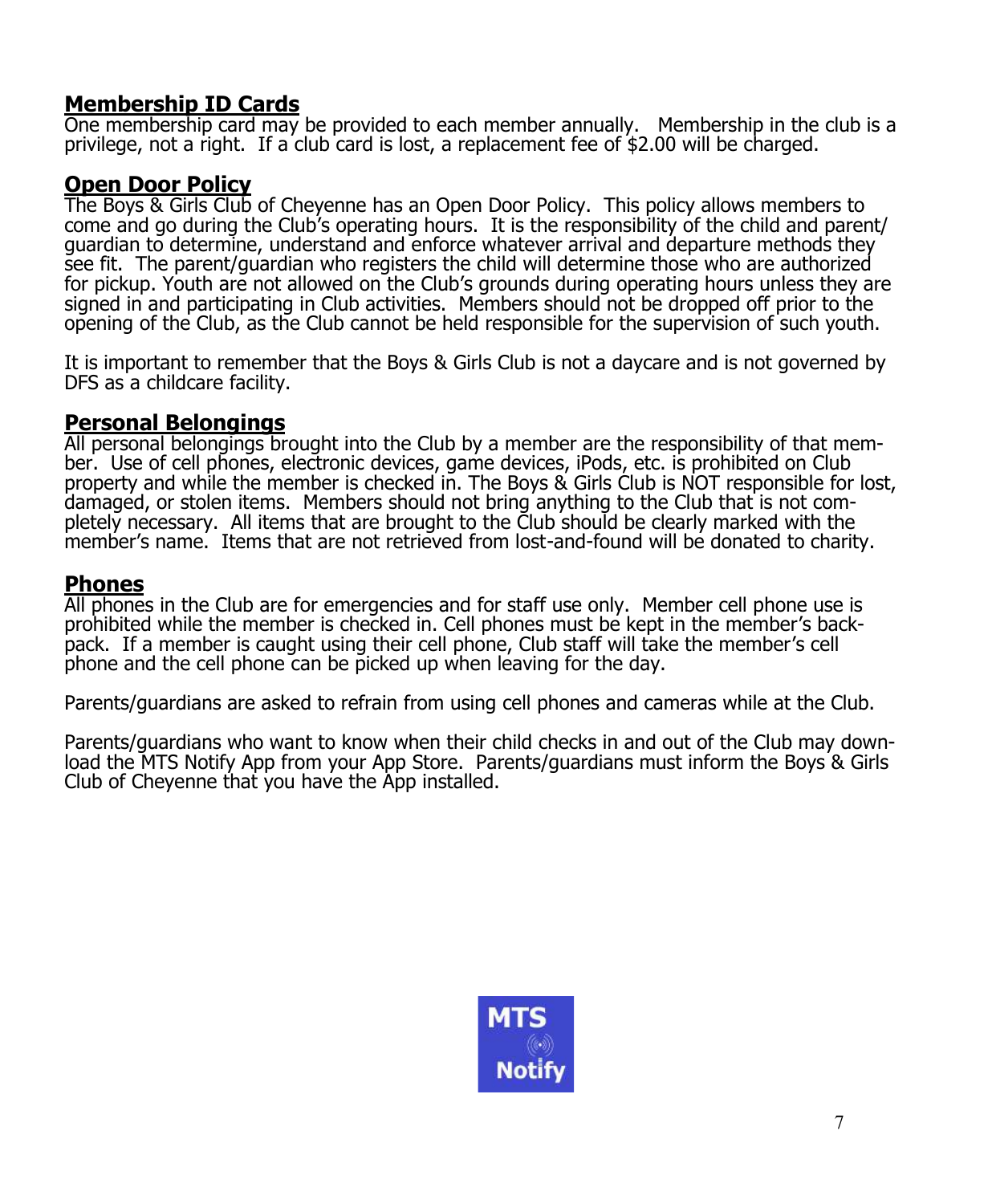#### **Restroom**

One person is allowed in a restroom stall at a time. At the West Jefferson Site, adults may not use the Club member restrooms and members may not use the adult restrooms. At LCCC, all restrooms are available to the public.

## **Supervision**

Staff members are trained Youth Development Professionals who oversee each designated program area with a ratio of 1:20 however, trained volunteers often support our staff. Parents/ guardians shall not ask staff or volunteers to watch/babysit their children outside of Club hours as this is against our policies.



Andrikopoulos Business &<br>Technology (BT)

#### Arena (Aren) Arn (Arn)

Children's Discovery Center

Career & Technical (CT)

**ACES Center for Conferences &** Institutes (CCI) Boys & Cirls Club

Central Plant North (CPN)

Bookstore Cashier / Student Accounts Counseling & Campus Wellness Disability Support Services Exam Lab & Testing Center Student Hub Financial Aid / Student Records UW LC Extension / Outreach School / UW TRIO

#### Crossroads (CR) **Education & Enrichment Ctr (EEC)**

Fine Arts (FA) Esther and John Clay Art Gallery **LCCC Foundation** Student Computer Center/Help Desk Flex Tech (FT)

High School Programs

**Plant Operations (PO)** 

Recreation & Athletic Ctr (RAC) **Residence Halls (RH)** 

Science Ctr (SC)

Training Ctr (TC)

PRS MapC 1/18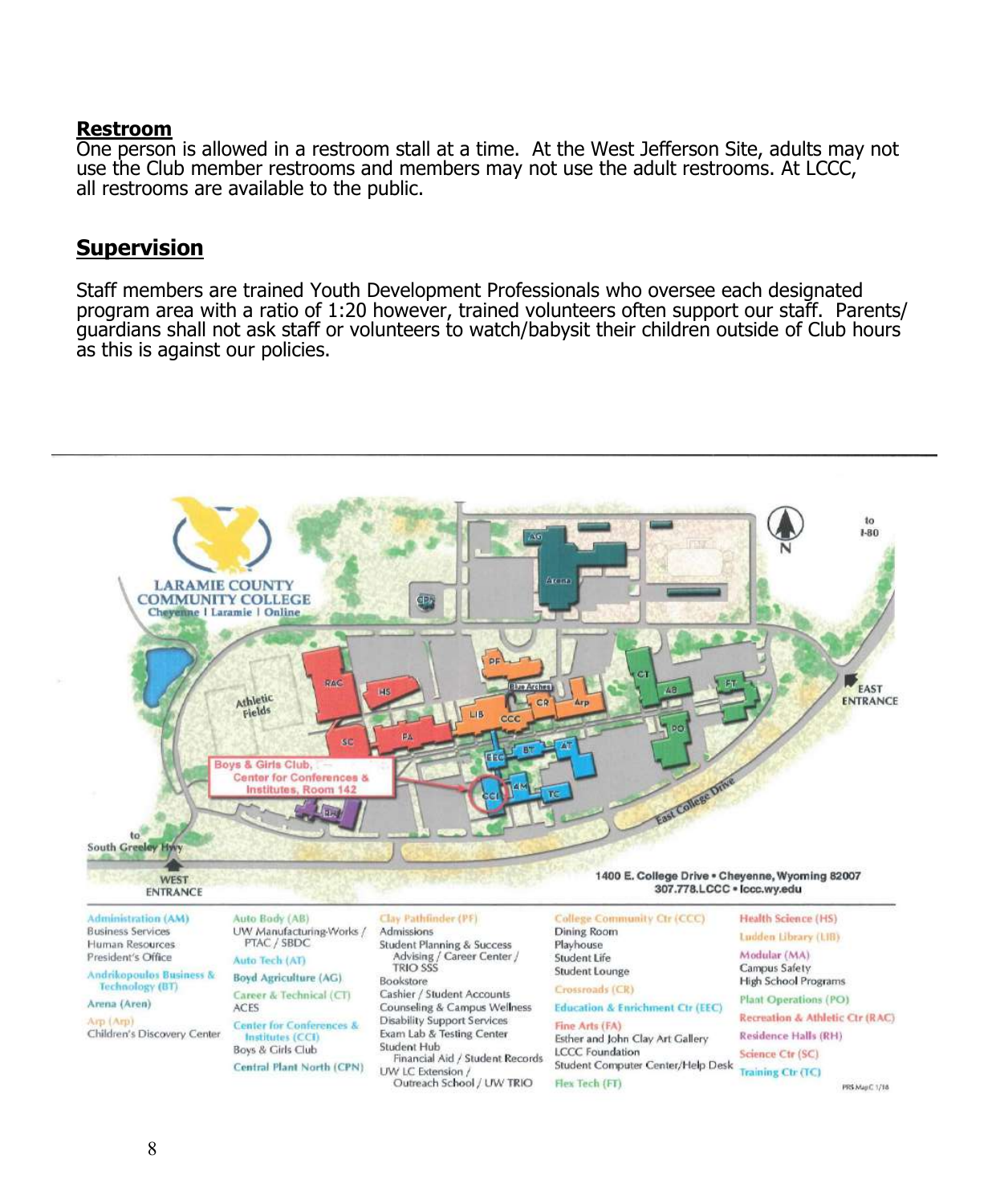# **Member Expectations**

#### **RESPECT YOURSELF. RESPECT THE CLUB. RESPECT OTHERS. RESPECT WHAT YOU CAN BE.**

## **CODE OF CONDUCT:**

One of the Club's core beliefs is to provide a safe place to learn and grow. Positive attitudes keep the Club fun.

- 1) Play fairly and nicely including sharing, following rules, and being nice to others.
- Bring your membership card every day.
- 3) Listen to staff and volunteers at all times and respond with nice words and actions.
- 4) Say only good things about others. If you have nothing nice to say, don't say anything at all.
- 5) If you can't resolve disagreements with other kids nicely, ask the staff for help.
- 6) Be nice to all kids and their belongings. Treat others how you want to be treated.<br>
7) Take care of the building, games, and equipment at the Club.
- Take care of the building, games, and equipment at the Club.
- 8) Use kind words and positive language.
- 9) Hats and head gear should be removed in the building.
- 10) Applaud the efforts of others. Say "Good Job" even if you don't win at something.
- 11) Walk while inside the Clubhouse.
- 12) Participate in the activities available to your age group.
- 13) Listen during announcements; no talking, facing forward with eyes on the staff.
- 14) Dress appropriately.
- 15) Food and drink must stay in the snack area.
- 16) All personal belongings such as toys, games, electronics like cell phones, iPods, iPads, etc., must stay up front, in backpacks or at home (except homework and books for homework).
- 17) No horseplay or play fighting including pretend shooting or spies allowed.
- 18) Keep hands, feet, and entire body to yourself and remember to give everyone space, respecting their personal bubble.
- 19) Wear closed toe shoes and wear them at all times.
- 20) Smoking, vaping, tobacco, drugs, alcohol and weapons are not allowed.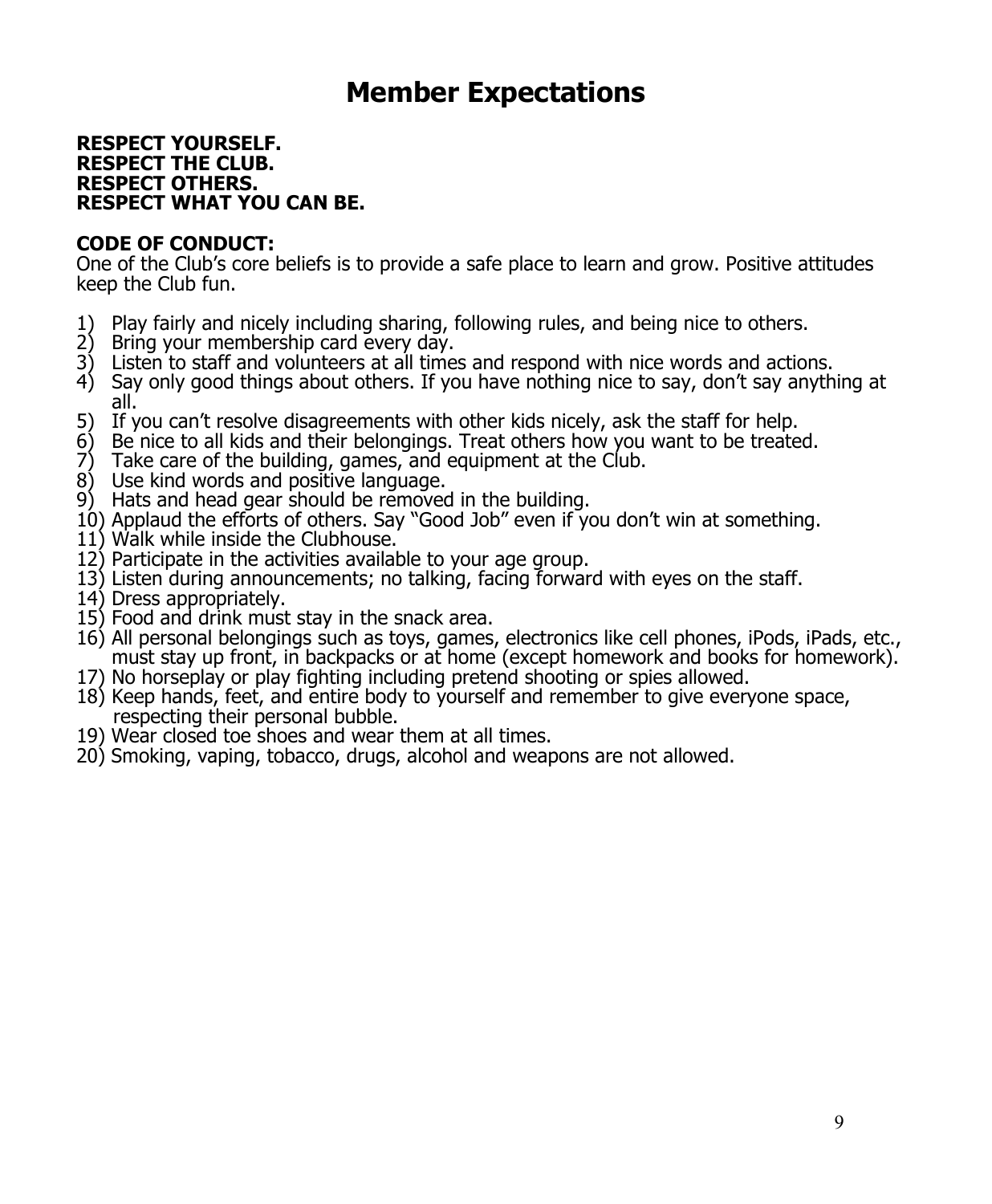# **Guidance and Discipline Techniques**

The Boys & Girls Club of Cheyenne staff will use positive techniques or guidance (redirection, anticipation, and elimination of potential problems), positive reinforcement, and encouragement. Techniques of competition, comparison, and criticism are avoided. In addition, consistent, clear expectations for the Club are explained to the members. Staff will work with families to establish open communication and to problem solve. The Club Unit Director is available for parent/guardian conferences. Follow-up with parents/guardians may be necessary to help children correct/change their behavior. Families will be notified if a child is in danger of hurting himself/herself, others, or the environment.

The Boys & Girls Club of Cheyenne's Guidance and Discipline philosophy is based on the following beliefs:

Discipline is more about teaching, learning, and problem solving than about punishment. Every member deserves the effort it may take to keep him or her in the Club.

All youth can learn to behave appropriately with the help of consistent role models, staff and parents.

The best discipline is self-discipline. We encourage, practice, teach and role model selfdiscipline.

All members and staff are listened to and treated with respect and fairness.

Everyone has responsibility for solving problems in the Club.

At the Boys & Girls Club of Cheyenne, we realize that effective guidance and discipline focuses on teaching, responsibility and holding members accountable for their behavior. Good behavior is the norm in a Club where all members feel accepted, valued, recognized and rewarded.

# **Components For Success**

Members are taught to problem solve, learn to guide themselves and take responsibility for what they do. Appropriate member behavior will be the main focus of our Club. Good behavior will be recognized and reinforced. Discipline is handled by staff and supported by parents/ guardians. Follow-through is an integral part of an effective guidance and discipline process.

Parent/guardian involvement and support are important for success. It is the responsibility of the parent/guardian to assure their child is physically and emotionally capable of properly functioning in the Clubs' interactive atmosphere prior to enrolling in membership. To help provide a supportive environment, IEP's and report cards are to be provided to the Club. If a child has a helper at school, the same level of assistance must be supplied by the family in the Club setting. The Club is not equipped to effectively deal with profound medical, disciplinary and/or behavior problems.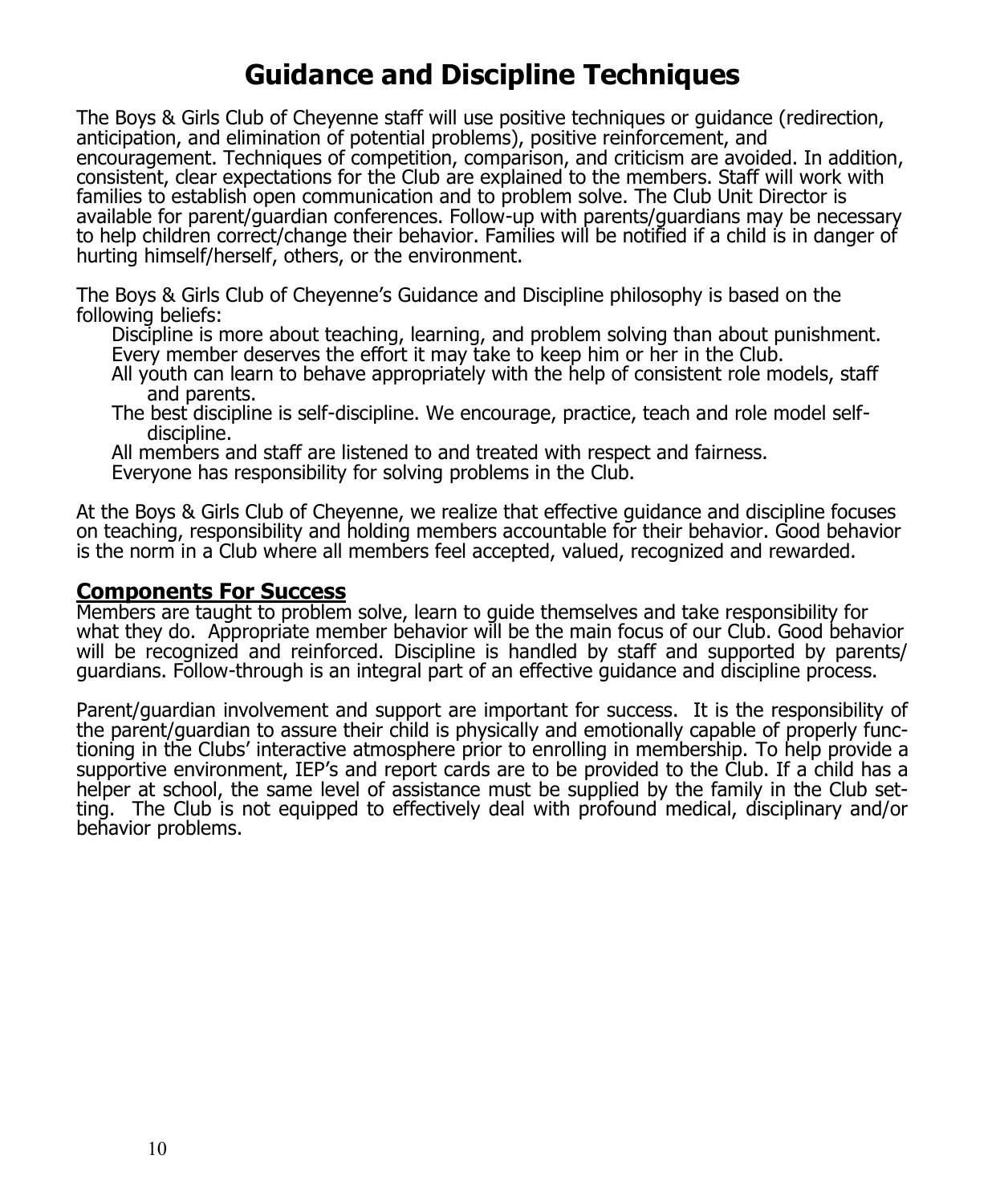# **Guidance and Discipline —continued**

When rules are broken, the following procedure is used: **Step One—Teach and Choice (Warning)** Encourage and problem-solve with the member Work with and teach the member a new skill or alternative behavior **Step Two—Consequence (Time-Out/Loss of Privilege)** Logical consequences, Club service, or loss of participation in an activity or area. **Step Three—Write-Up and Contact** A write-up will be given out and parents/guardians will be contacted. (Certain behaviors will be automatic write-ups such as inappropriate language, spitting and other unsanitary actions, hitting, disrespect and misuse of property and equipment, etc.) **Step Four—Home (Suspension)** Parent/guardian will pick up child immediately Suspension will be in effect the following day(s).

Three warnings and/or time-outs in a week will result in a write-up. Three write-ups in a two week period will result in a suspension.

# **Zero Tolerance/Immediate Suspension**

The Boys & Girls Club of Cheyenne is a violence-free, weapon-free, substance abuse-free, and destruction-free facility. When methods of teaching and problem solving have not proven successful, or when serious disruptive behavior has taken place, other actions are necessary. The more serious the misbehavior, the more severe the consequence.

If a member chooses to engage in any of the following behaviors, they will be immediately suspended. Depending on the severity of the behavior, police or 911 may be called.

- Fighting (physically)
- Physical endangerment including drugs, alcohol, cigarettes, tobacco, inhalants
- Threat, destruction ,or theft of property
- Racial or sexual harassment, including inappropriate physical contact
- Repeated violations of general expectations, rules or chronic behavior not changed by prior consequences.
- Bringing or using weapons including knives, sling shots, firearms, firecrackers or anything that is intended to be used as a weapon.
- Bullying

# **Dismissal from the Program Unrelated to Member Behavior**

Although the Club will try very hard to work with families to keep the child enrolled, we reserve the right to dismiss a child from the program with no refunds for the following reasons:

- Disruptive or inappropriate parent/guardian behavior.
- Failure of a parent/guardian to schedule/attend conferences to resolve problems.
- Failure of parent/guardian to make agreed upon payment or to discuss options with the Unit Director.
- Repeated late pick-ups of a child.